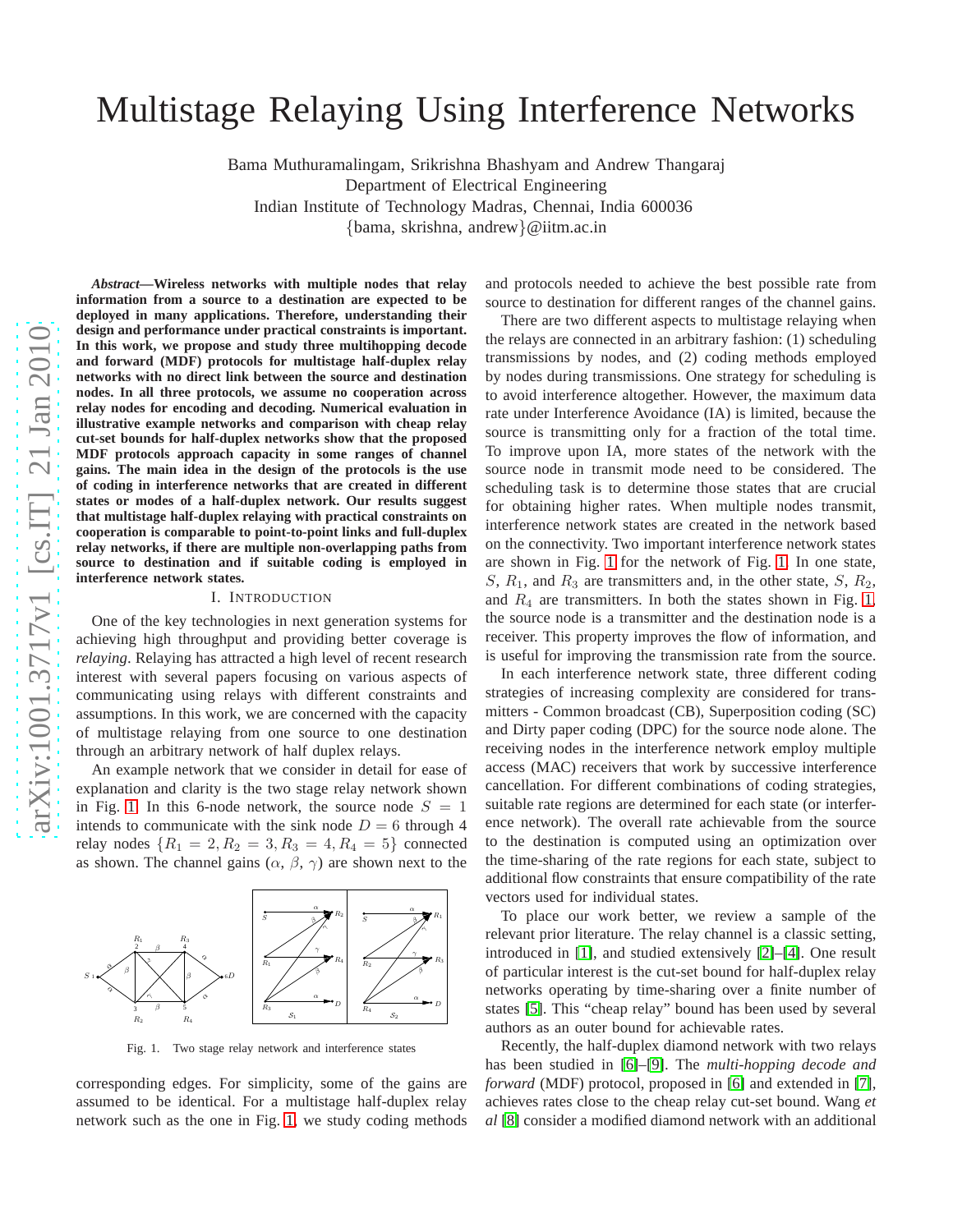link between the relays and propose a coding strategy using Dirty Paper Coding (DPC), which is shown to approach the cut-set bound. More protocols for general half-duplex wireless relay networks have been studied in [\[10\]](#page-4-8), [\[11\]](#page-4-9).

In relation to the above, in our work, we propose and study multi-hopping decode and forward (MDF) protocols for a general relay network with half-duplex nodes in the following setting: (1) *No cooperation* is assumed for encoding and decoding (except in one protocol for the source node alone), (2) Achievable rates are compared against the cheap relay cutset bound at *finite SNRs*, (3) The protocols and methods apply for a *general topology* of relays. The results are illustrated by evaluation on two different networks, where we show that the cut-set bound is approached for some values of channel gains.

### II. MODEL

We represent a wireless network with  $m$  nodes as an undirected graph  $G = (V, E)$ , where the vertex set  $V =$  $\{1, 2, \ldots, m\}$  represents the wireless nodes. An edge  $(i, j) \in$  $E$  indicates that Node  $i$  and Node  $j$  are connected by an additive white Gaussian noise (AWGN) channel with constant gain denoted as  $h_{ij}$ .

Each node is subject to an average power constraint  $P$  and has a noise variance  $\sigma^2$ . In addition, a half-duplex constraint is imposed on the nodes so that they can either transmit, receive, or be idle at any given time. Therefore, in this work, an  $m$ node half-duplex wireless network can be in  $M \leq \mathcal{M} = 3^m$ states. These states are denoted  $S_1, S_2, \cdots, S_M$ . In such a network, we are interested in maximizing the communication rate R from an arbitrary source  $S \in V$  to an arbitrary sink  $D \in V$ . The nodes in  $V \setminus \{S, D\}$  act as relays in this communication. Information flow from source to destination happens by a time-sharing of the states  $S_k$ ,  $1 \leq k \leq M$ , and may reach the destination in multiple hops depending on the connectivity of the graph. Hence, the specific problem considered in this work can be termed *multihop, half-duplex relaying* in an arbitrary wireless network.

The total transmission time is normalized to one time unit, and state  $S_k$  is active for a  $\lambda_k$  fraction of the time ( $\lambda_k$  could be zero) with  $\sum_{k=1}^{M} \lambda_k = 1$ . As in [\[6\]](#page-4-4), [\[7\]](#page-4-6), we assume that the state sequence and the time-sharing parameters are known to all nodes before transmission. Let  $I_k = \{i \in V : \text{Node } i \text{ is a transmitter in State } S_k\}$  be the set of active transmitters in State  $S_k$ , and let  $J_k = \{i \in$  $V$ : Node i is a receiver in State  $S_k$  be the set of active receivers in State  $S_k$ . When state  $S_k$  is active, simultaneous transmissions from nodes in  $I_k$  can interfere at one or more of the receivers in  $J_k$  depending on the connectivity of the nodes in  $I_k$  and  $J_k$ . Thus, each state  $S_k = (I_k, J_k)$  is an *interference network* [\[12\]](#page-4-10) or *hyperedge* with  $I_k$  and  $J_k$  as the two disjoint vertex sets. We use the terms interference network, hyperedge and state interchangeably. The choice of a specific coding and decoding strategy for each state  $S_k = (I_k, J_k)$  determines possible operating rate vectors in an achievable rate region for that state. Since the capacity region and optimal coding scheme are not known for general interference networks, we consider three suboptimal strategies for each state based on different broadcast and interference processing techniques. In all these strategies, we impose the constraint that the receivers  $J_k$  cannot cooperate in decoding. Similarly, the nodes in  $I_k$ are assumed to encode their messages independently; however, in one scheme, the source is assumed to know the messages transmitted by the relays.

### III. CUT-SET BOUND

A cut-set upper bound for half-duplex relay networks operating by time-sharing over a finite number of states has been derived in [\[5\]](#page-4-3). This bound is presented here, briefly.

Let  $X^{(i)}$  and  $Y^{(i)}$  be the transmitted and received variables at node  $i$  when it is in transmit and receive states, respectively. The maximum achievable information rate  $R$  between source  $S$  and destination  $D$  in a half-duplex network is bounded as

$$
R \le \sup_{\lambda_k} \min_{\Omega} \sum_{k=1}^{\mathcal{M}} \lambda_k I(X_{(k)}^{\Omega}; Y_{(k)}^{\Omega^c} | X_{(k)}^{\Omega^c}), \tag{1}
$$

for some joint distributions  $\{p(x^{(1)}, x^{(2)}, \dots, x^{(m)}|k)\}, 1 \leq$ P  $k \leq M$ , where the supremum is over all  $\lambda_k \geq 0$  such that  $\sum_{k=1}^{M} \lambda_k = 1$ , the minimization is over all  $\Omega$  such that  $S \in \Omega$ ,  $\overline{D}^{n-1}_{\infty}\Omega^{c}_{\infty},\ X^{\Omega}_{(k)}\,=\,\{X^{(i)}_{\infty}:\,i\,\in\,\Omega\cap I_{k}\},\ Y^{\Omega^{c}_{(k)}}_{(k)}\,=\,\{Y^{(i)}_{\infty}:\,i\,\in\,\Omega^{c}_{(k)}\}$  $\Omega^c \cap J_k$ , and  $X_{(k)}^{\Omega^c} = \{X^{(i)} : i \in \Omega^c \cap I_k\}$ . The above upper bound can be computed by solving a linear program [\[7\]](#page-4-6). The mutual information  $I(X_{(k)}^{\Omega}; Y_{(k)}^{\Omega^c})$  $\tilde{\chi}_{(k)}^{\Omega^c}|\tilde{X}_{(k)}^{\Omega^c}$  $\binom{\Omega^c}{k}$  is computed exactly using known sum rate capacity results [\[13\]](#page-4-11) when the choice of  $\Omega$  and k results in multiple access or broadcast channels. When the sum rate capacity is not known exactly (e.g. for interference channels), the MIMO sum capacity is used as an upper bound.

### IV. MULTIHOP HALF-DUPLEX RELAYING STRATEGIES

In this section, we present the three MDF strategies that we propose and study in the context of a general relay network with half-duplex nodes. In all these strategies, the network operates by time-sharing between the states, where each state is an interference network in general. The strategies differ in the encoding scheme in each state. The decoder at each receiver employs successive interference cancellation (SIC).

### *A. Common Broadcast (CB) Scheme*

In state  $S_k = (I_k, J_k)$ , each transmitter  $i \in I_k$  sends a common message at rate  $R_i^k$  to the set of all its receivers  $\Gamma^i_-$ . Each receiver  $j \in J_k$  must decode the messages from the set  $\Gamma^j_+$  of all the transmitters connected to j. The decoding constraints at each receiver for achievability are the constraints for the multiple access channel corresponding to the SIC receiver. Therefore, the achievable rate region for each state  $S_k$  is defined by the following set of constraints:

<span id="page-1-0"></span>
$$
\sum_{i \in A} R_i^k \le \frac{1}{2} \log \left( 1 + \frac{\sum_{i \in A} h_{ij}^2 P}{\sigma^2} \right),\tag{2}
$$

for all  $A \subseteq \Gamma^j_+$  and for all  $j \in J_k$ . When each transmitter is connected to all receivers, i.e.,  $\Gamma^i_- = J_k$  for each  $i \in I_k$ , then the above region is the same as the compound multiple access rate region in [\[14\]](#page-4-12).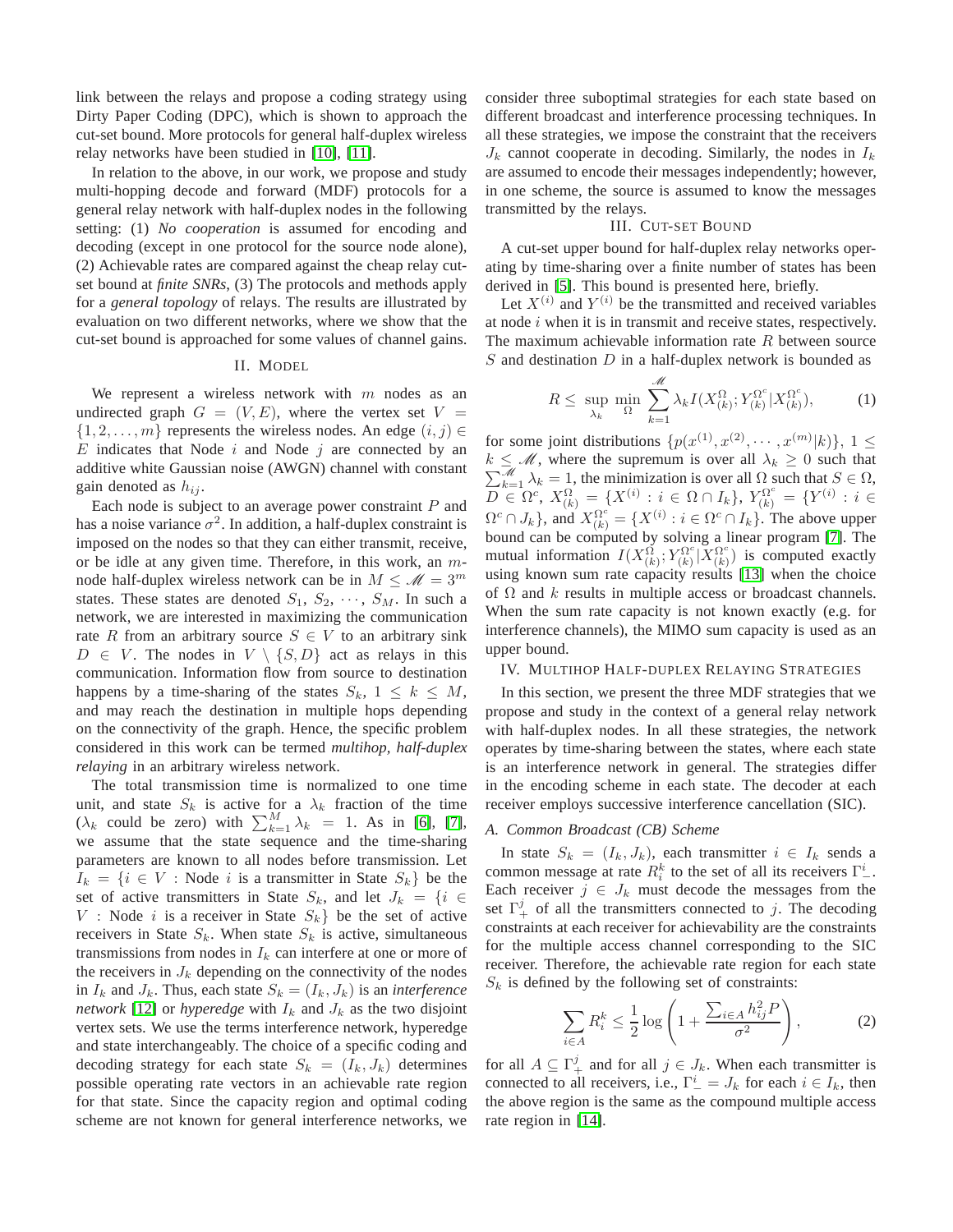### *B. Superposition Coding (SC) Scheme*

In this scheme, in state  $S_k$ , each transmitter  $i \in I_k$  sends independent messages to each of its receivers in  $\Gamma^i_-$  using superposition coding. Let the codeword transmitted to receiver j from transmitter i be  $x_{ij}$ . Let the power used for this codeword be  $P_j = \alpha_{ij} P$  and  $R_{ij}^k$  be the rate. Therefore, the transmitter  $i$  transmits a superposition of codewords given by  $\mathbf{x}_i = \sum_{j \in \Gamma^i_{-}} \mathbf{x}_{ij}$ . The received word at receiver j is

$$
\mathbf{y}_j = \sum_{i \in \Gamma_+^j} h_{ij} \sum_{l \in \Gamma_-^i} \mathbf{x}_{il} + \mathbf{w}_j.
$$

For simplicity of notation, we assume that the  $d^i$  receivers in  $\Gamma^i_-$  are arranged in descending order of channel magnitude from transmitter i, and  $\Gamma^i_{-}[p:q]$  denotes the set of elements of  $\Gamma^i_-$  starting from the  $p^{th}$  element to the  $q^{th}$  element. Each receiver *j* decodes the codewords intended for itself and all other *weaker* receivers from each transmitter. Let receiver j be the  $l_i^{th}$  receiver in  $\Gamma^i$ . The codewords of the weaker receivers  $\Gamma^i_- [l_i + 1 : d^i_-]$  are canceled in the SIC receiver. Therefore, only the codewords to the stronger receivers  $\Gamma^i_-[1 : l_i - 1]$ will interfere. The received word can be written as

$$
\mathbf{y}_{j} = \sum_{\substack{i \in \Gamma_{+}^{j} \\ \text{interference codewords} \\ \text{+} \sum_{i \in \Gamma_{+}^{j}} h_{ij} \mathbf{x}_{ij} + \sum_{i \in \Gamma_{+}^{j}} h_{\text{cyclic}} \sum_{\substack{l \in \Gamma_{-}^{j} \\ \text{decoded codewords}}} h_{ij} \mathbf{x}_{il} + \mathbf{w}_{j}.
$$

Therefore, the achievable rate region for each state  $S_k$  is defined by the following set of constraints:

<span id="page-2-0"></span>
$$
R_{ij}^{k} \leq \frac{1}{2} \log \left( 1 + \frac{h_{ij}^{2} \alpha_{ij} P}{\sigma^{2} + \sum_{l \in \Gamma_{-}^{i} [1: l_{i} - 1]} h_{ij}^{2} \alpha_{il} P} \right), \quad (3)
$$

$$
\sum_{j \in \Gamma^i_{-}} \alpha_{ij} \leq 1, \quad \forall i \in I_k,
$$
\n(4)

$$
\sum_{(p,q)\in A} R_{pq}^k \leq \frac{1}{2} \log \left( 1 + \frac{\sum_{(p,q)\in A} h_{pj}^2 \alpha_{pq} P}{\sigma^2 + \sum_{i \in \Gamma_+^j} \sum_{l \in \Gamma_-^i [1: l_i-1]} h_{il}^2 \alpha_{il} P} \right)
$$

 $\forall A \subseteq Q_j = \{ (p, q) : p \in \Gamma_+^j, q \in \Gamma_-^p[l_i : d_-^i] \}$  and  $\forall j \in J_k$ .

Using superposition coding allows each transmitter to send messages to a subset of its receivers. This *receiver selection* ability allows better spatial reuse.

### *C. Dirty Paper Coding (DPC) - CB Scheme*

In the DPC-CB scheme, the source is assumed to know the messages transmitted by all the relays since all messages originate from the source. Therefore, when  $S \in I_k$ , Dirty

Paper Coding (DPC) is used by the source to cancel interference to its receiver caused by simultaneous transmissions from relay nodes. Other transmitters in  $I_k$  transmit common messages similar to the CB scheme. The receiver  $r$  to which the source is sending its DPC-coded message at rate  $R_s^k$  is not affected by interference from other relays and will decode only this message. The other receivers must decode all the messages from all the transmitters (except the source) that are connected to it. For example, in the state  $S_1$  shown in Fig. [1,](#page-0-0) S transmits a DPC-coded message to  $R_2$  using its prior knowledge of the messages transmitted by  $R_1$  and  $R_3$  (and the corresponding channel gains). Receiver  $R_4$  decodes the common messages transmitted by  $R_1$  and  $R_3$ , and receiver D decodes the common message transmitted by  $R_3$ . For the above DPC-CB scheme, the achievable rate region for state  $S_k$  is given by the following constraints:

<span id="page-2-1"></span>
$$
R_s^k \leq \frac{1}{2} \log \left( 1 + \frac{h_{sr}^2 P}{\sigma^2} \right), \tag{6}
$$

$$
\sum_{i \in A} R_i^k \leq \frac{1}{2} \log \left( 1 + \frac{\sum_{i \in A} h_{ij}^2 P}{\sigma^2} \right), \left( \forall A \subseteq \Gamma_+^j \atop \forall j \in J_k \setminus r \right) (7)
$$

### *D. Optimization Model*

Now, we present the optimization problem to be solved to compute the achievable rate from source  $S$  to destination  $D$  in the multistage relay network. The optimization model from [\[15\]](#page-4-13) is adapted to incorporate the appropriate rate region constraints for the MDF schemes proposed earlier.

Let  $x_{ij}^k$  denote the information flow rate from node i to node j in state  $S_k$  towards the sink. Let  $x_i^k$  denote the total information flow out of node i in state  $S_k$ . The optimization problem can be stated as:

<span id="page-2-2"></span>
$$
\max_{\{x_{ij}^k\},\{\lambda_k\}} R, \text{ subject to:} \tag{8}
$$

.

• Flow constraints: For all  $i \in V$ , we have

$$
\sum_{\{k:i\in I_k\}} \sum_{j\in\Gamma_-^i} x_{ij}^k - \sum_{\{k:i\in J_k\}} \sum_{j\in\Gamma_+^i} x_{ji}^k = \begin{cases} R & \text{if } i = S \\ -R & \text{if } i = D \\ 0 & \text{else} \end{cases}
$$

- Scheduling constraints:  $\sum_k \lambda_k \leq 1$  and  $\lambda_k \geq 0$   $\forall k$ .
- Rate region constraints: The achievable rate region constraints for each state depend on the encoding and decoding scheme used. The rate constraints for each of the three proposed schemes for each state  $S_k$  are as follows: 1) CB scheme:

$$
\sum_{j \in \Gamma^i_-} x_{ij}^k \leq x_i^k, \quad \forall i \in I_k,
$$
\n(9)  
\n
$$
\sum_{i \in A} x_i^k \leq \lambda_k (\text{RHS of (2)}), \begin{pmatrix} \forall A \subseteq \Gamma^j_+ \\ \forall j \in J_k \end{pmatrix} 10
$$

i∈A where RHS of [\(2\)](#page-1-0) is the right hand side of [\(2\)](#page-1-0). 2) SC scheme: Equation [\(4\)](#page-2-0), and:

$$
x_{ij}^k \leq \lambda_k(\text{RHS of (3)), } \forall i \in I_k, (11)
$$

$$
\sum_{(p,q)\in A} x_{pq}^k \leq \lambda_k(\text{RHS of (5)),} \qquad (12)
$$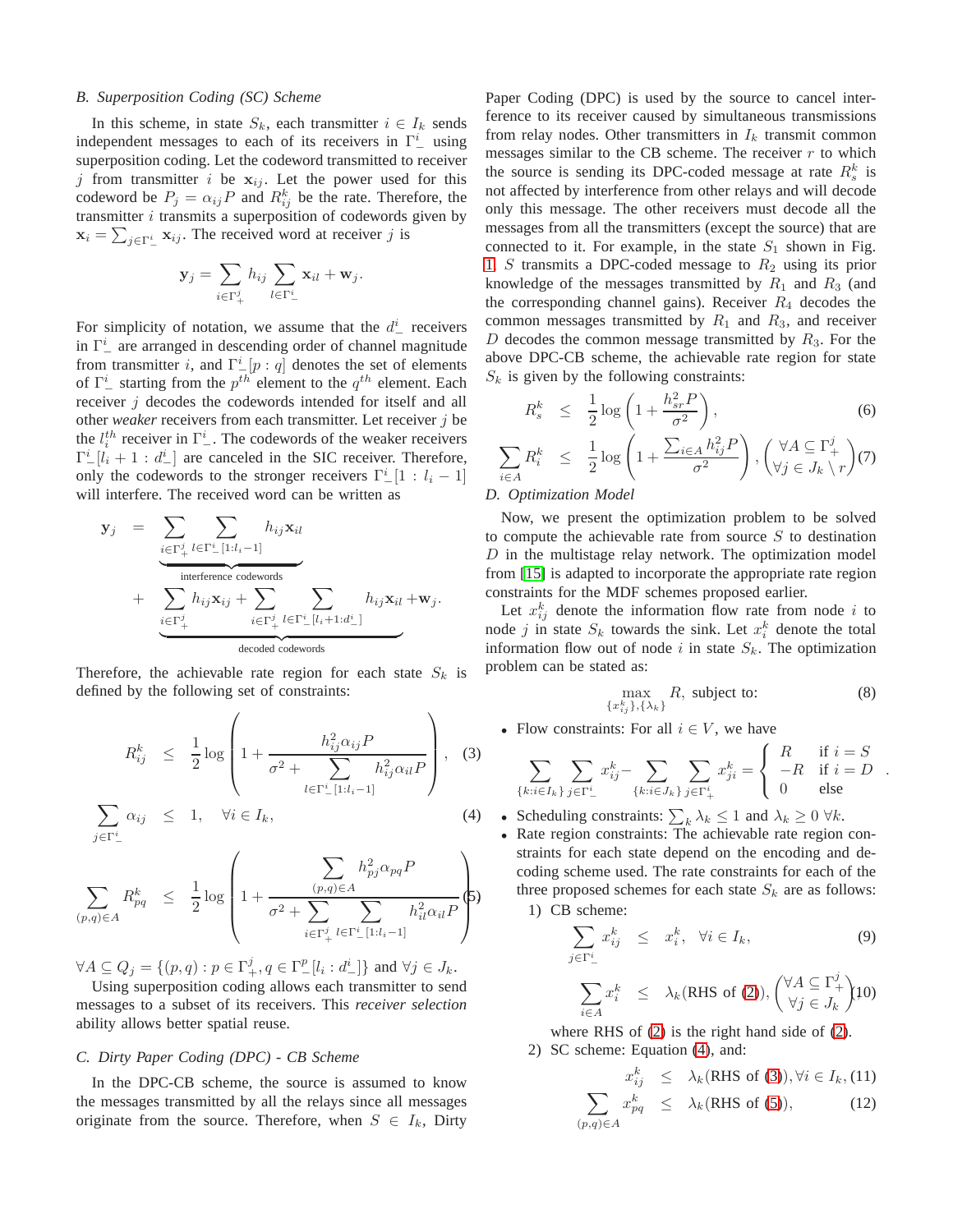for all  $A \subseteq Q_j$  and for all  $j \in J_k$ .

3) DPC-CB scheme:

$$
\sum_{j \in \Gamma^i_-} x^k_{ij} \leq x^k_i, \quad \forall i \in I_k,\tag{13}
$$

$$
x_s^k \leq \lambda_k(\text{RHS of (6)}), \qquad (14)
$$
  

$$
\sum x_s^k \leq \lambda_k(\text{RHS of (7)}).
$$
 (15)

$$
\sum_{i \in A} x_i^k \leq \lambda_k \text{(RHS of (7))}, \qquad (15)
$$

## for all  $A \subseteq \Gamma_+^j$  and for all  $j \in J_k \setminus r$ .

For the CB and DPC-CB schemes, the above optimization problem is a linear program. However, for the SC scheme, it is not a linear program since the power sharing variables  $\alpha_{ij}$ 's are also optimized. Therefore, the numerical solutions for the SC scheme are computed using the constrained optimization function *fmincon* in MATLAB.

### V. NUMERICAL RESULTS

We evaluate and compare the rate achieved by the MDF schemes: (1) CB, (2) SC, and (3) DPC-CB for two different network topologies and channel realizations. The cheap relay cut-set upper bound for half-duplex relay networks and the rate achieved by the IA scheme are also evaluated. The rate achieved by each scheme is obtained by solving the optimization problem in [\(8\)](#page-2-2) with appropriate rate region constraints.

Since the diamond network has been studied in detail in [\[7\]](#page-4-6), [\[8\]](#page-4-7), we skip details and simply mention that the proposed MDF protocols recover similar results for the diamond network.

*A. Two stage relay network*



<span id="page-3-0"></span>Fig. 2.  $\alpha = 1, \gamma = 1$ , vary  $\beta$ .

We first consider the two-stage relay network shown in Fig. [1.](#page-0-0) For evaluating the cut-set bound, all the  $2^2 \cdot 3^4 = 324$  states were considered. The states that avoid interference (called IA states) are the states with a single transmitting node. For the proposed MDF protocols, interference network states with two transmitters  $\binom{5}{2}$  = 10 states) and some states with three transmitters (5 out of  $\binom{5}{3}$  = 10 states) are used along with the IA states. Two of the states with three transmitters are shown in Fig. [1](#page-0-0) for illustration. In Fig. [2,](#page-3-0) the cut-set bound, determined by the source cut, is at 1 for all  $\beta$ . For large β, the states used are  $S_3 = (\{S, R_2, R_3\}, \{R_1, R_4, D\})$  and  $S_4 = (\{S, R_1, R_4\}, \{R_2, R_3, D\})$ . The receivers in both these states see strong interference, which can be canceled at the receiver. For instance, in state  $S_3$ , the receiver  $R_1$  can decode the source's message in the presence of strong interference from  $R_2$  and  $R_3$ . Because of this, all three MDF schemes achieve capacity of 1 by equal time-sharing of states  $S_3$  and  $S_4$ . For small  $\beta$ , common broadcast at the relays is limited by a weak receiver with close-to-zero capacity. Superposition coding, which enables different rates to receivers, proves to be better at low values of  $\beta$ . For SC, states  $S_1$  and  $S_2$  (shown in fig. [1\)](#page-0-0) are chosen, and the rate is limited by the interference at relays  $R_1$  and  $R_2$ . DPC is marginally weaker, since the relays continue to do common broadcast when the source does DPC. However, when  $\beta = 1$  (0 dB), DPC is better as SC becomes identical to CB for identical channel gains.



<span id="page-3-1"></span>Fig. 3.  $\alpha = 1, \beta = 1$ , vary  $\gamma$ .

In Fig. [3,](#page-3-1) the cut-set bound, determined by the source cut, is at 1 for all  $\gamma$ . For  $\gamma > 1$ , the DPC-CB scheme achieves the cut-set bound for lower  $\gamma$  than SC and CB schemes. DPC achieves capacity by time-sharing the states  $S_1$  and  $S_2$ . The interference at relays  $R_1$  and  $R_2$  are canceled using DPC, while the interference at  $R_3$  and  $R_4$  is overcome because the gains of the  $R_2 \rightarrow R_3$  and  $R_1 \rightarrow R_4$  links increase with  $\gamma$ . The same states are used for the SC scheme as well. However, interference at  $R_1$  and  $R_2$  are overcome only for larger  $\gamma$ . For very large  $\gamma$ , CB scheme also approaches the cut-set bound by time-sharing between the states  $({S, R<sub>4</sub>}, {R<sub>1</sub>, D})$  and  $({R_1}, {R_4})$ . For small  $\gamma$ , we see that DPC-CB achieves a rate of 0.7, while the SC and CB achieve rates of 0.67 and 0.55 respectively. For both DPC-CB and CB schemes, states  $S_3$  and  $S_4$  are chosen. While the interference at  $R_3$  and  $R_4$ limits the DPC-CB scheme, the CB scheme is limited by the interference at relays  $R_1$  and  $R_2$ .

### *B. Rectangular grid network*

Consider the  $4 \times 3$  rectangular grid network shown in Fig. [4.](#page-4-14) Since the number of possible states is prohibitively large, we first select three non-overlapping paths from the source node